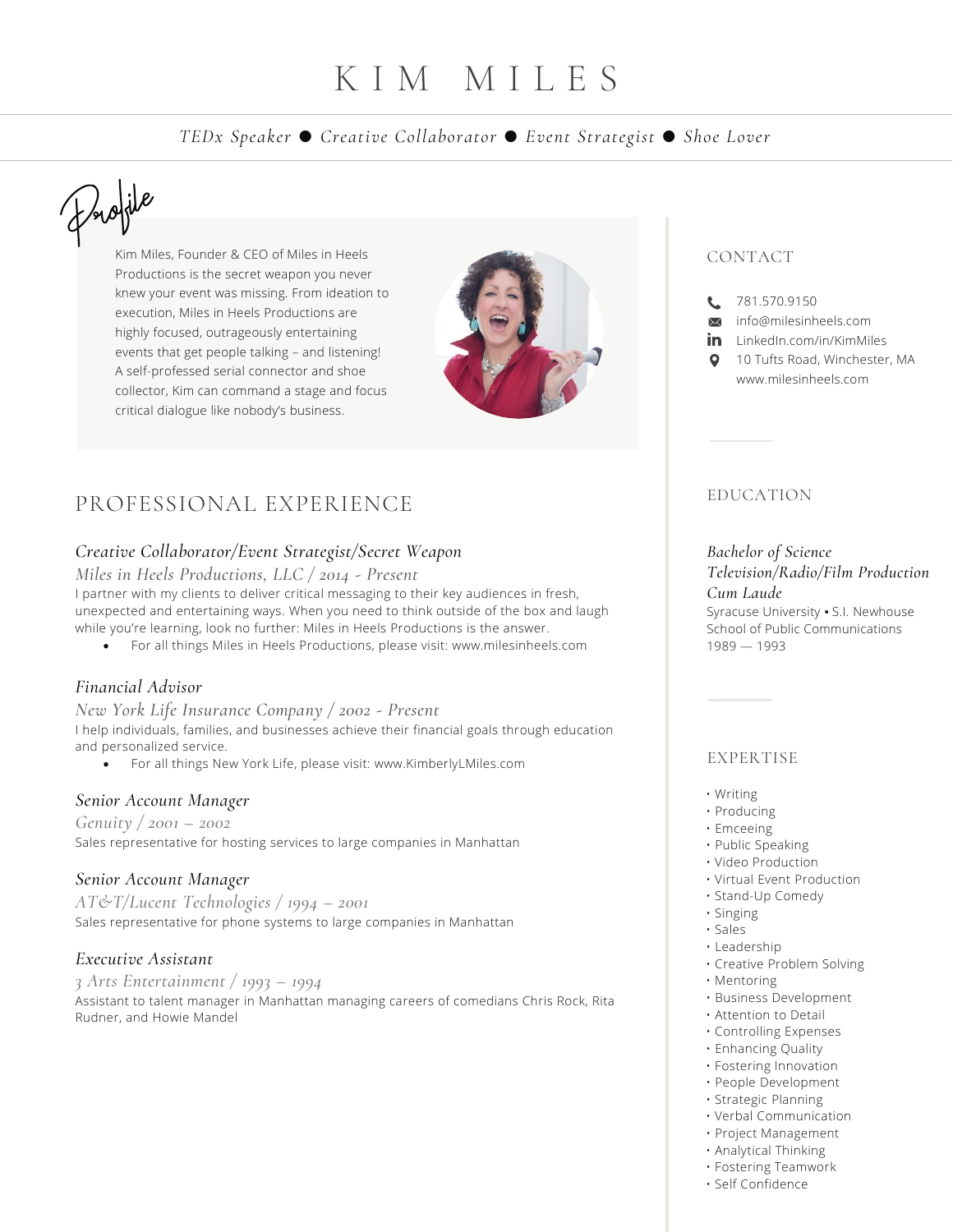# K I M M I L E S

*TEDx Speaker ● Creative Collaborator ● Event Strategist ● Shoe Lover*

# LIFE EXPERIENCE

#### *Speaking Engagements*

- -TEDx Babson College
- -Massachusetts Conference for Women
- -Bryant University Women's Summit
- -Worcester Women's Leadership Conference
- -MetroWest Conference for Women
- -Yankee Dental Congress
- -Wellesley College
- -Babson College
- -College of the Holy Cross
- -Massachusetts Legal Recruitment Association
- -Nutter, McClennen & Fish LLP
- -HMMH
- -Ropes & Gray LLP
- -Quest Global Leadership Institute
- -Lexington Chamber of Commerce
- -Auburn Chamber of Commerce

#### *Live Production/Virtual Production/Emcee Engagements*

- -Women's Bar Foundation of Massachusetts Whoop It Up For Women!
- -Women's Bar Foundation of Massachusetts Virtual Fundraiser Auction
- -Women's Bar Association of Massachusetts Virtual Gala
- -League of Women Voters of Massachusetts 100<sup>th</sup> Anniversary Virtual Celebration
- -Foundation for Business Equity
- -Regis College
- -MetroWest Conference for Women
- -Lahey Health

### *Publications/Podcasts/Radio/Television Appearances*

- -Magic 106.7
- -WATD 95.9
- -The Story Behind Her Success with Candy O'Terry
- -Living Crue Magazine
- -Miles in Heels Productions YouTube Series, "News From My Shoes"
- -TurningPoint Boston Blog Series
- -Shed the Formality Podcast
- -Woman2Woman Today
- -Thrive!
- -Bitchless Bride Podcast
- -Pop-Up Talk Show
- -Monthly featured contributor: Herself360
- -Miles in Heels Blog
- -Host and Producer of weekly campus television program, Syracuse Live!

# *Courses/Curriculum*

-Miles in Heels' Golden Rules for Getting Past Hello!™

# *Video Production Projects*

- -Goulston & Storrs PC
- -Women's Bar Association of Massachusetts
- -Women's Bar Foundation of Massachusetts
- -League of Women Voters of Massachusetts

# SKILLS */ Technical*

- Wix
- Weebly
- Microsoft Word
- Microsoft Excel
- Microsoft PowerPoint
- Adobe Acrobat
- Email Marketing
- Social Media Platforms
- YouTube
- Virtual Streaming Services

# **REFERENCES**

# *Happily Provided Upon Request*